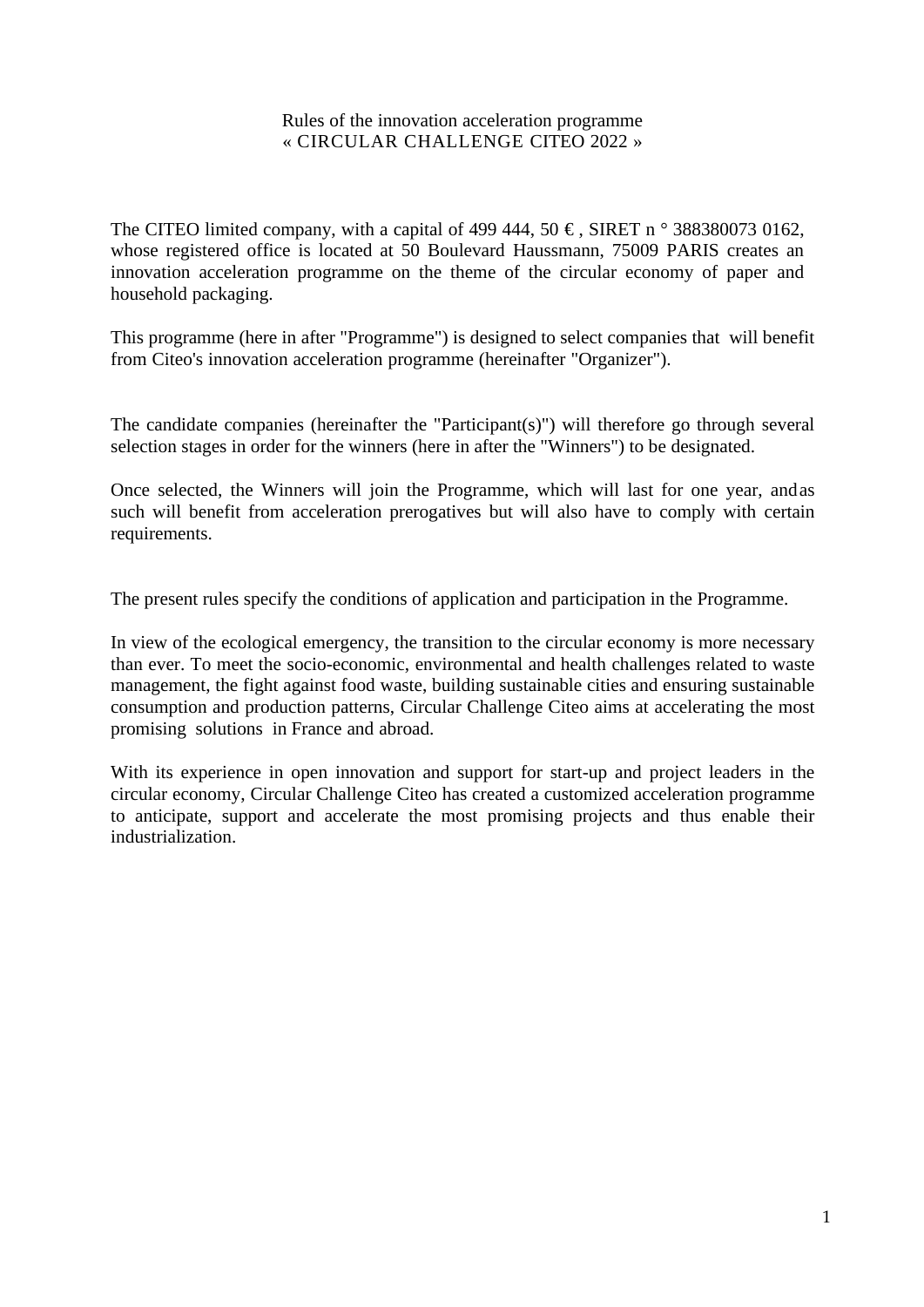### **1. Participation requirements**

#### **Programme participation**

**Participation in the Programme implies unconditional and unreserved acceptance of these rules. As such, Participants acknowledge that they have read them and agree to respect them.**

#### **Companies eligible to apply for the Programme are those that meet the following cumulative criteria:**

- 1/ be a company with a legal structure;

Applications from individuals, self-employed entrepreneurs, associations whose main activity is not commercial (provision of services, sale of products, etc.), student groups, schools, de facto groups, etc., which are not incorporated and registered in the Trade and Companies Register will not be accepted;

### **FOR THIS REASON, PARTICIPANTS MUST PROVIDE A K BIS, CERTIFICATE OF REGISTRATION IN THE TRADE REGISTER OR ANY DOCUMENT THAT CAN PROVE THE LEGAL EXISTENCE OF THE PARTICIPATING STRUCTURE AND / OR ITS REGISTRATION.**

- 2/ have a service/product/technology ready to be put on the market or having just been put on the market and needing an acceleration,

### OR

Have a service/product/technology offering that is being finalized and has a solid potential of commercial development, which the Participant must demonstrate with concrete and convincing elements (business plan, sales forecasts, market analysis, etc.);

Applications in the form of ideas, projects, concepts, models, drafts, etc. will not beaccepted.

- 3/ have a field of intervention in relation with an innovation theme on the circular economy value chain (use, industrial, digital and/or technological) and in connection with the packaging and graphic paper industries.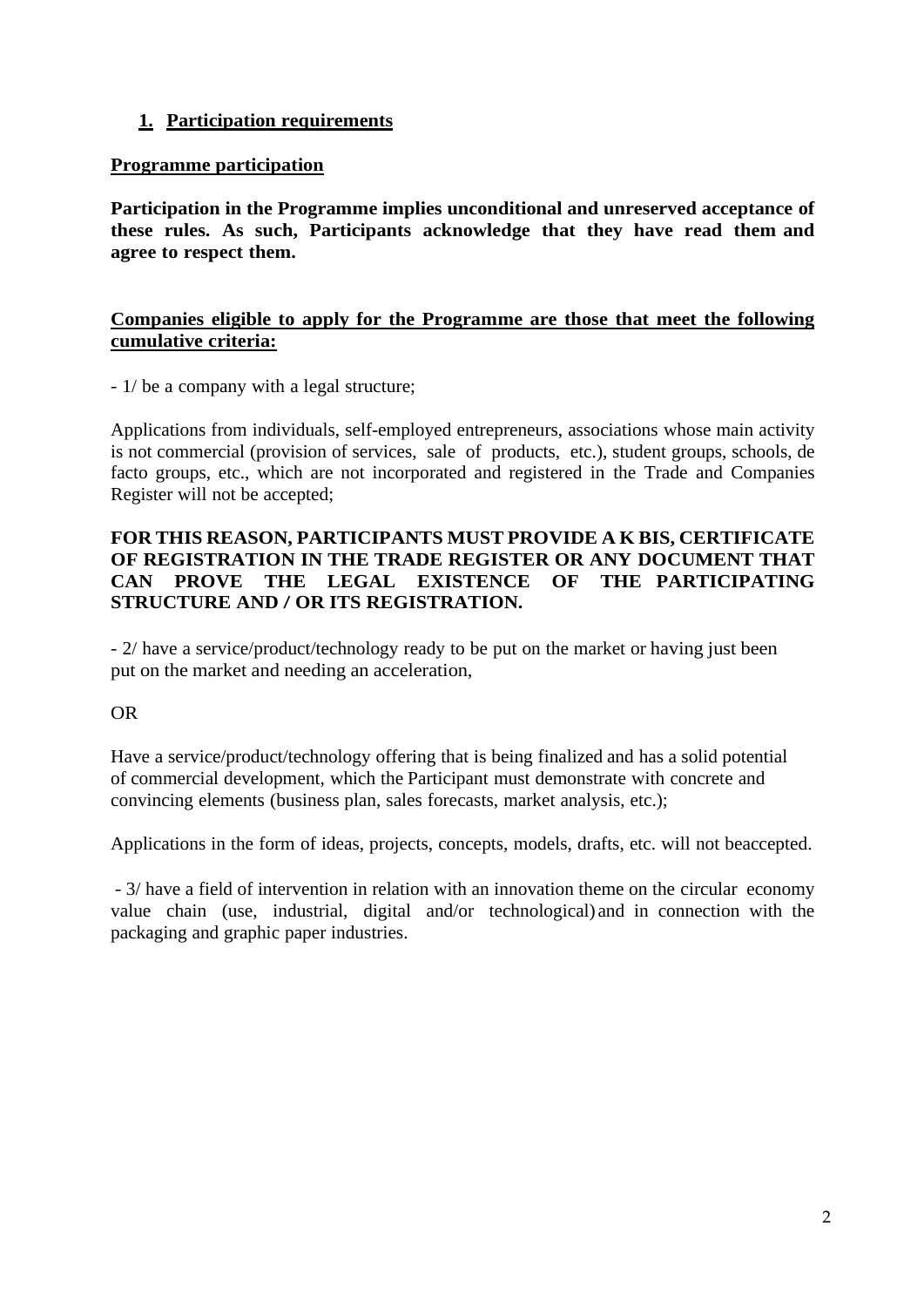Applications from foreign companies will be accepted on the following condition:

- to justify a project of establishment in France within 18 months from thedate of application (which the Participant will have to demonstrate by concrete and convincing elements)

- and/or to carry out an activity in a country considered as an "economy in transition or in development".

*(the term "transition economies" used above will be understood as that defined in the United Nations "World Economics Situation and Prospects 2018" report (p.141 and 142)*

### **Limitations**

Partners, subcontractors of the Organizer, members of the Juries, companies to which they belong or over which they exercise control or are in a position to exercise control may not in any way apply for the Programme or assist the Participants by any means whatsoever (for example by contributing to the preparation of the application file, providing advice, etc. - except for their participation in the Bootcamp supervised by the Organizer).

In general, the Organizer, the subcontractors and the Organizer's partners shall ensure that no Participant has privileged and discriminatory access to information relating to the implementation of the Programme.

In this respect, the Organizer reserves the right to refuse the application of a Participant in order to guarantee equal treatment between Participants.

Each Participant acknowledges, by applying to the Programme, that he/she does not have any privileged information or special facilities that would put him/her in a privileged position compared to the other Participants.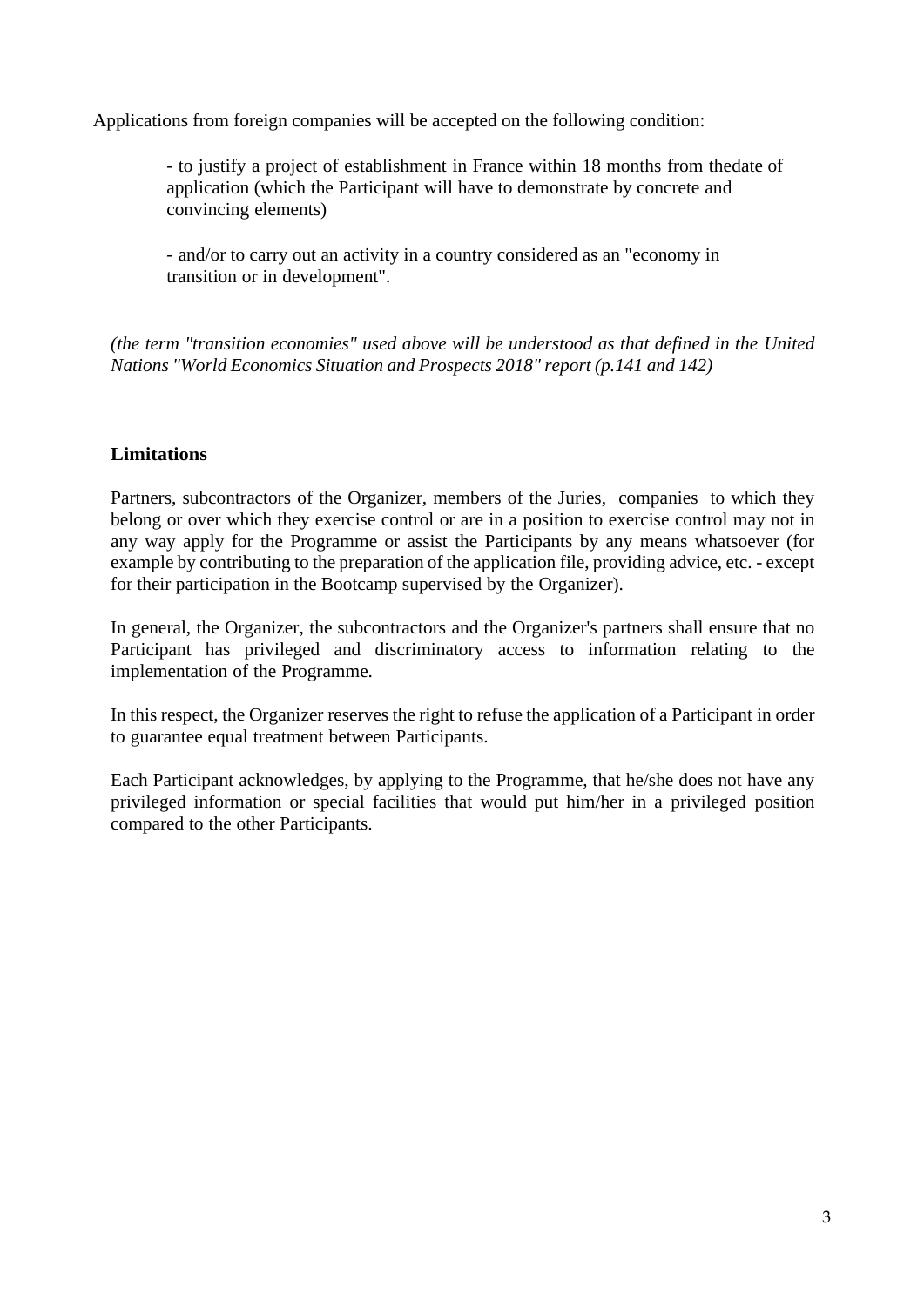# **2. Projects admitted to the Programme**

### **Programme**

Participants must have an activity or propose innovative products or services that have an impact on the circularity of the paper and / or the household packaging industries (hereinafter the "Project $(s)$ ").

The challenges around waste collection systems being increasingly linked to the challenges around building a sustainable city and the management of flows in urban areas, companies proposing solutions (projects, technologies, concepts, etc.) that aim to improve the management of flows, in particular household packaging and /or graphic paper, and at the same time to fight against litter, food waste and/or to improve the service rendered to citizens, can also apply as long as these solutions benefit or are likely to directly benefit the household packaging or graphic paper industries.

The connection with the household packaging and / or graphic paper challengesmust be real and sufficient.

Accepted topics must present an innovative solution at any stage of the waste value chain and the circular economy: improvements in eco-design, new materials anduses, innovations in waste sorting, collection and recycling, industrial sorting and waste management, improvements in recyclability, new recycling technologies, new outlets for material, etc.

## **3. Timeline and terms of participation**

### **Acceleration Programme**

a. Opening of applications: **April 12 , 202**

b. Deadline for submitting the "preliminary form": **May 31, 2022 - 11:59 pm FR** 

#### **time**

### **No preliminary forms will be accepted after this date.**

c. Deadline for submission of "Final Applications" (second form): **June 12 , 2022 - 11:59 pm FR time**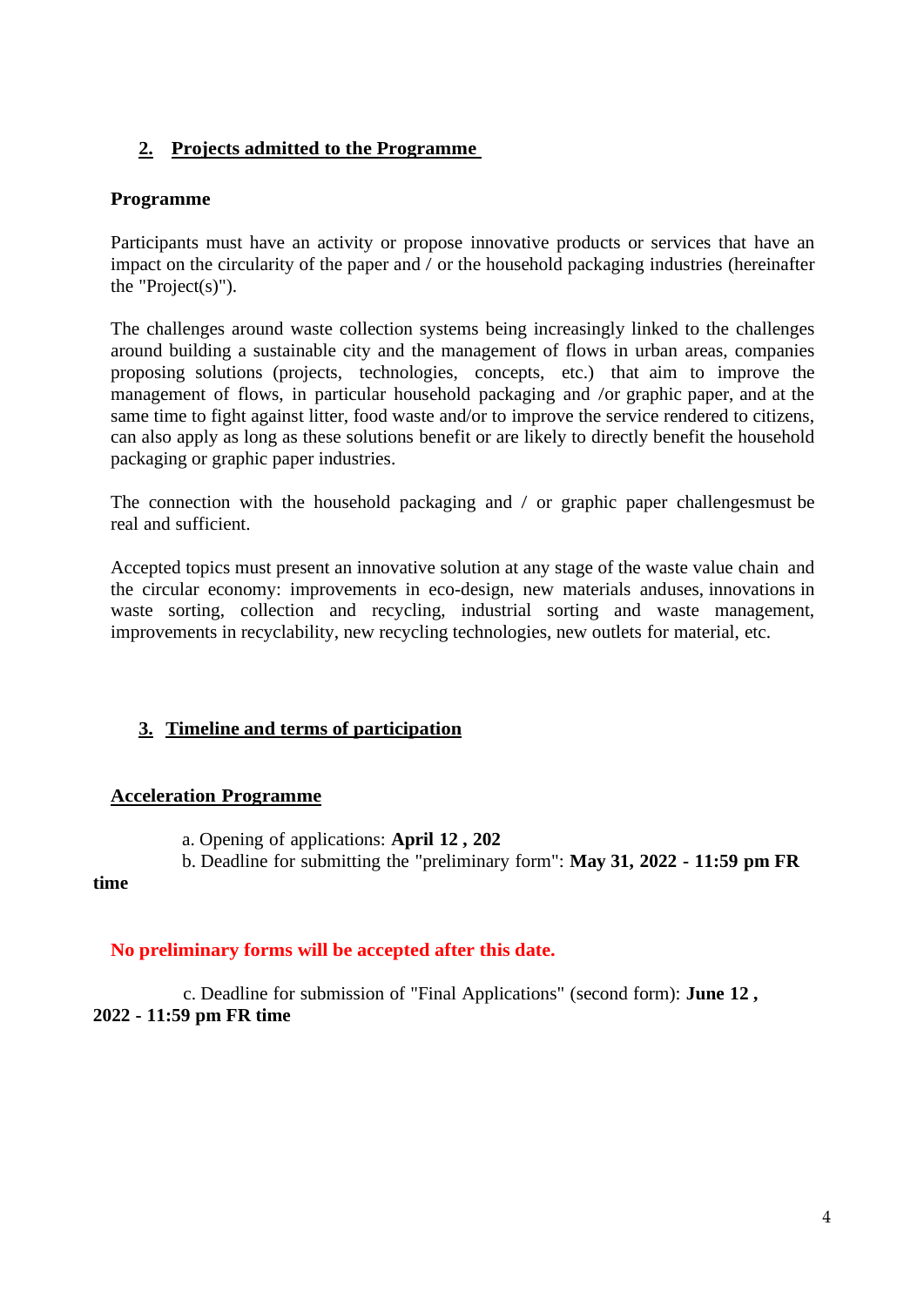# **THE FULL COMPLETION OF THIS APPLICATION FORM IS IMPERATIVE.**

#### **No application form will be accepted after this date.**

d . Selection of applications by Citeo Experts: **from June 12, 2022 – to early October 2021**

The applications will be examined by Citeo's experts. The latter will select the applications that will be invited to present their Project to the Intermediate Committee. Citeo's Experts will select for this Committee only the number of Projects that they consider relevant.

#### **e. Pitch of the selected Participants in front of the Intermediate Committee**: **October 2022**

After the Intermediate Committee, the selected Participants will have to participate in the Bootcamp**: 2 days at the beginning of November 2022** and will be invited to present their project in front of the **Final Selection Committee on December 8th 2022.**

#### **f. Final Selection Committee and announcement of the Winners: December 8th 2022**

The Participants will have to present orally their Project in front of the Final Selection Committee (possible projection).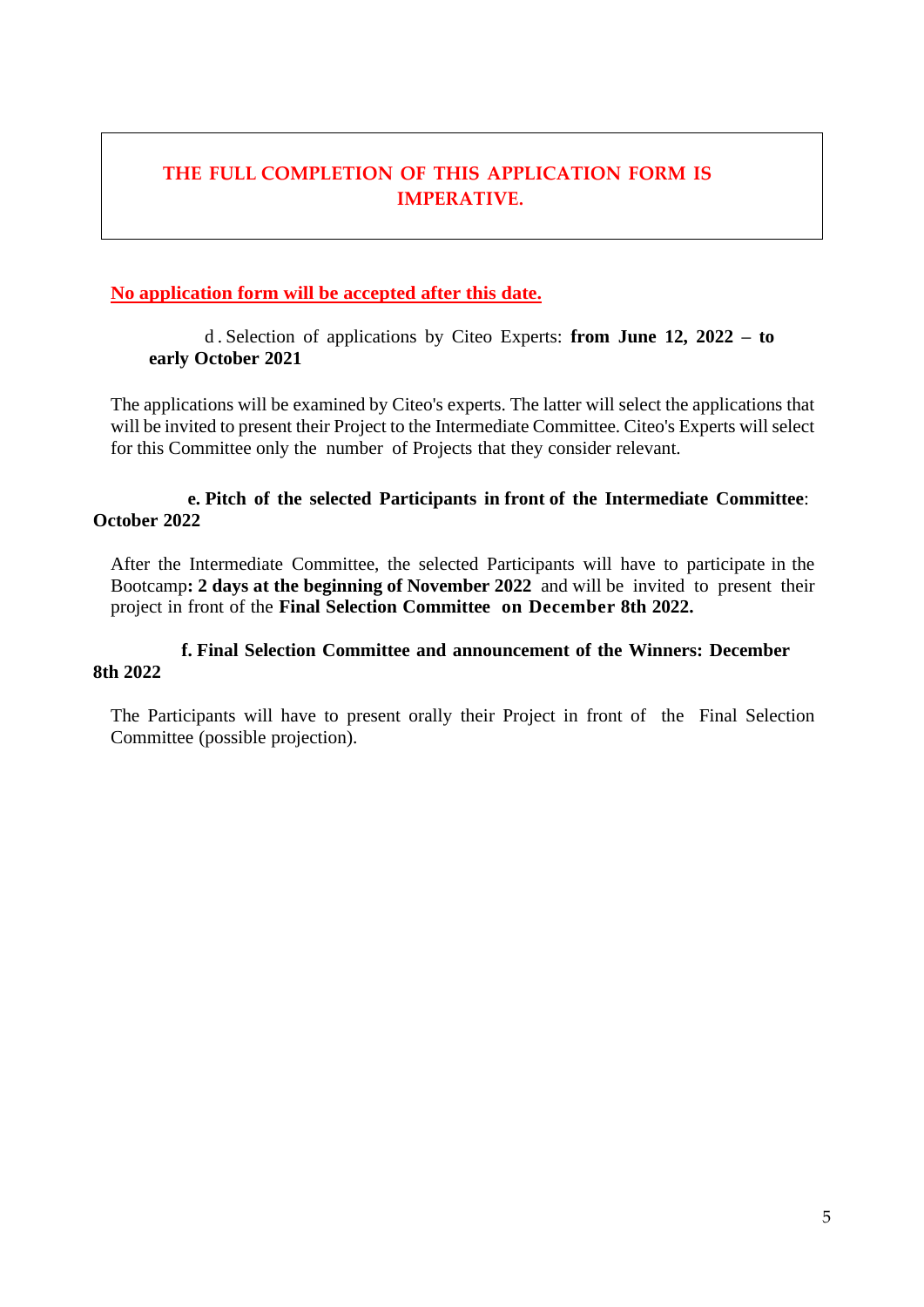Participants residing outside of metropolitan France will be able to make their presentation by videoconference at the time slots indicated by Citeo.

### **b.Start and execution of the Programme: January to December 2023.**

*(If sanitary conditions require it, these presentations will be held by electronic means).*

Failure to attend the Intermediate Committee, the Bootcamp or the Final Selection Committee will result in elimination.

All eligible Participants may take part by submitting their application online on the dedicated platform to the Programme (hereinafter the "Platform").

Throughout the project submission phase, Participants can gradually complete their application. This content constitutes the "Application File" or « File ».

There is no charge for applying to the Programme, however, any postal costs or expenses for copying, printing, internet connection, graphics, etc. with respect to the Files, are to be borne by the Participant, and will not be refunded by the Organizer.

The Organizing Team will respond individually to all Participants who have submitted completed Files on the Platform by the deadline.

This tailored support, intended to allow Participants and teams to optimize theirFile ahead of the submission deadline, focuses on the following criteria:

- Readability of the Application File;
- Relevance of the File to the objectives of the programme;
- Omissions in the Application File;
- Feedback from the Programme Organizing Team is not intended to guarantee orassist in the pre-selection of those Files examined.

For the duration of the entire File submission phase, a dedicated Competition structure will be at the disposal of Participants to answer their questions via the Platform.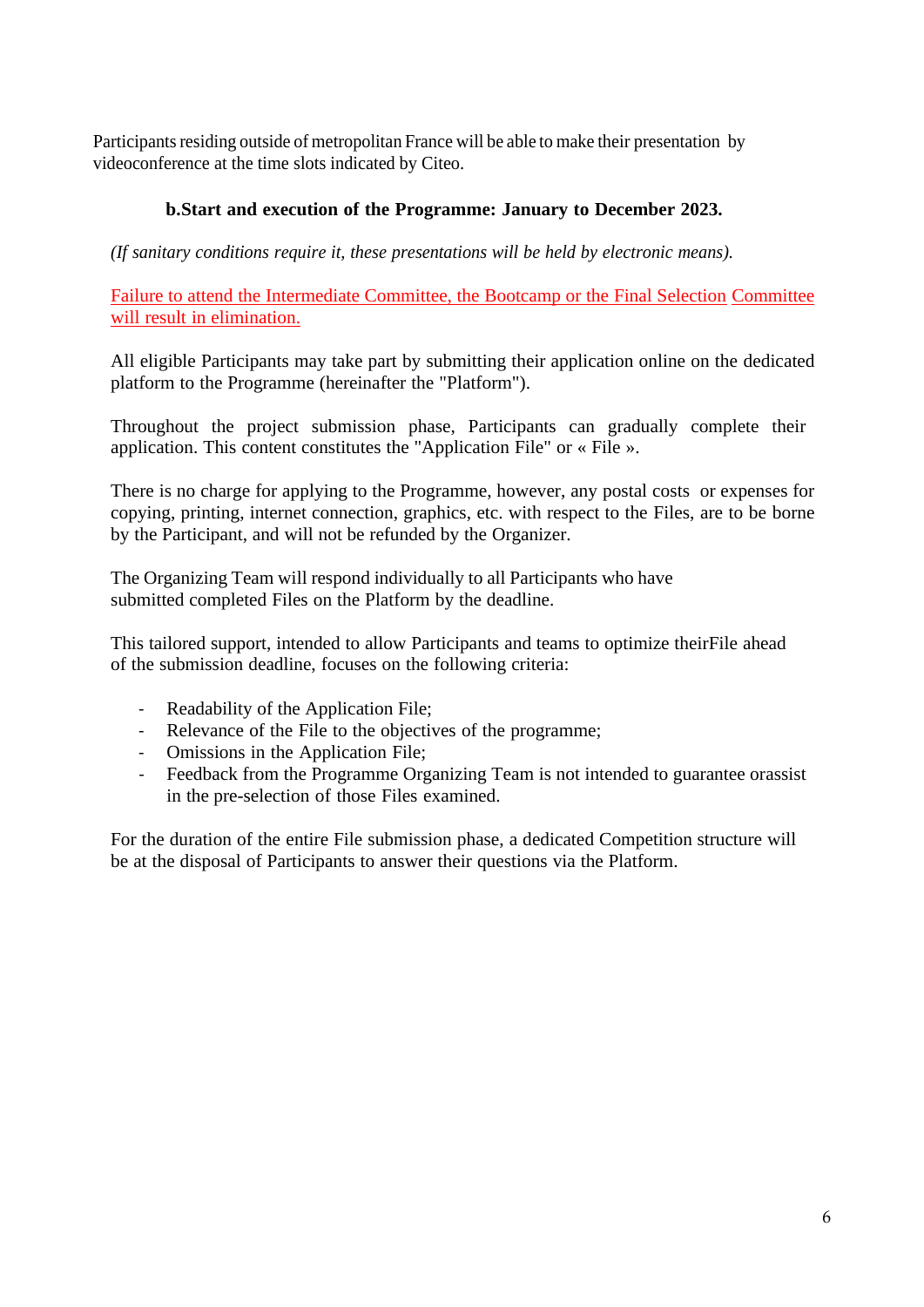The Organizer together with its service providers will ensure the organization of the Competition.

### **Organization and description of the Pre-acceleration Bootcamp**

Selected Participants will be invited to work on the presentation of their Project within the preacceleration "Bootcamp" organized during two days. The Bootcamp will take place in the Ile de France area at a suitable venue. (if the sanitary conditions require it, it will be held in a dematerialized way).

The Organizer will provide accommodation and catering.

However, Participants must travel to the Bootcamp by their own means.

These two days will allow Participants to challenge their Project and, according to their needs, benefit from the support of experts on their Project.

All Participants will have equal access to this expert support.

As time at the Bootcamp is limited, Participants should seek the support of experts in a fair and rational manner, to ensure equal access for all Participants. In the event of unacceptable behavior towards one or more experts, the Organizer reserves the right to terminate the presence of the offending Participant.

Specialist assistance is provided free of charge, without any consideration whatsoever.

The assistance provided does not guarantee successful results; therefore, Participants shall not attempt to engage the responsibility of any specialist or his /her employer. Participants expressly waive any recourse against such experts.

### **It is clearly stipulated that the Participants selected by the Intermediary Committee must participate in the Bootcamp to continue the selection process. Participants who do not attend and / or do not participate in theBootcamp will be immediately eliminated.**

At the end of the Bootcamp, the Participants will present their Project in front of the final Selection Committee, which will proceed to the final selection of the Winners.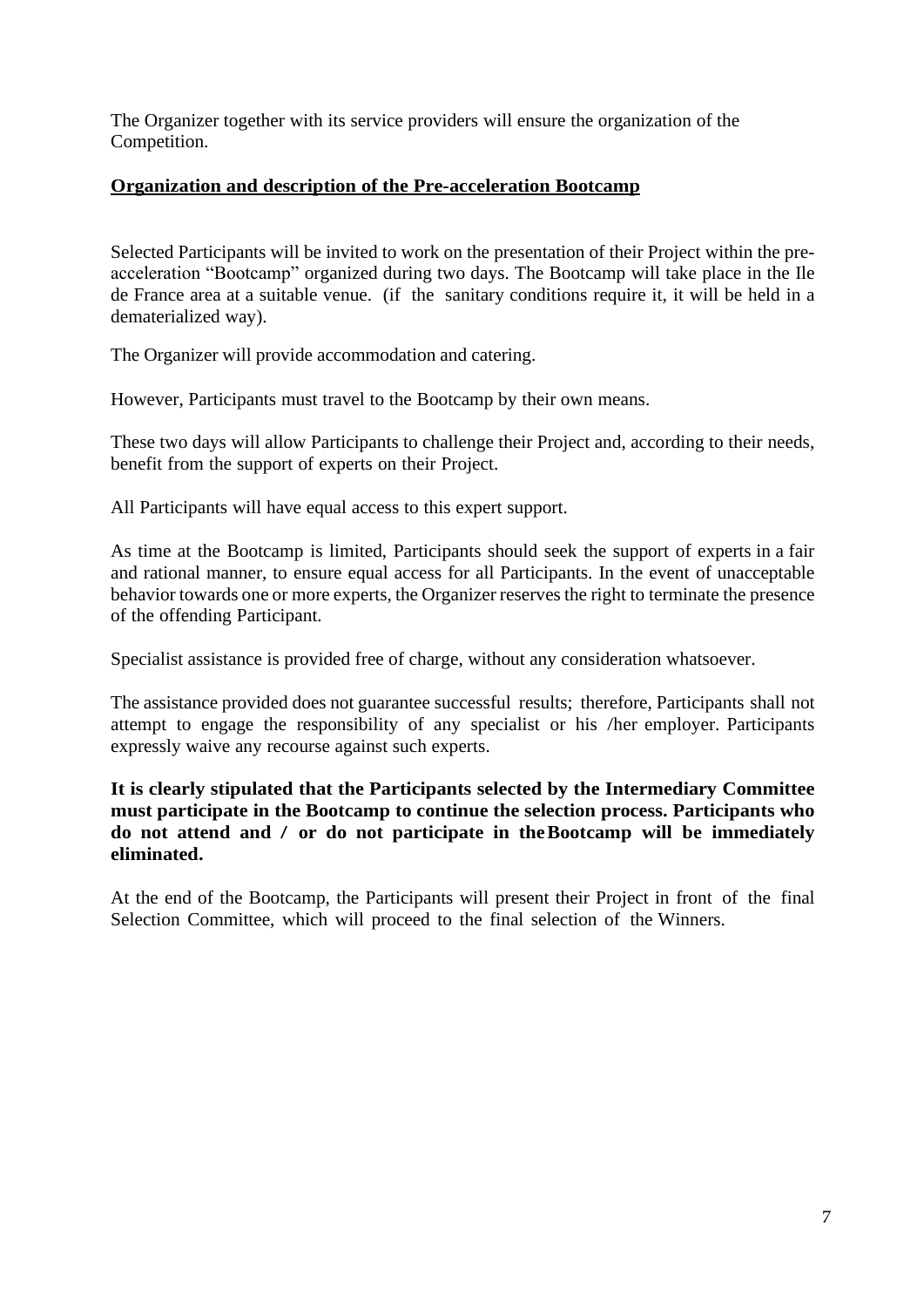### **The selected winners will join the Circular Challenge Citeo Acceleration Programme.**

# **4. The selection criteria**

### **For the Programme**

- $\checkmark$  Circular **impact:** to what extent the solution fits into the circular economy;
- $\checkmark$  **Market need:** to what extent the solution meets a market need;
- $\checkmark$  **Innovation:** to what extent the solution can be considered innovative;
- $\checkmark$  **Business model:** to what extent does the solution have a viable business model in the long term;
- $\checkmark$  **Feasibility:** to what extent is the solution technically and industrially feasible;
- ✓ **Team**: to what extent the team is complementary, able to carry out the project and needs to be accelerated by Citeo;
- ✓ **Potential to acccelerate and synergies with Citeo's (and its stakeholders') activities and missions** : to what extent the solution can benefit from an acceleration programme related to Citeo's (and its stakeholders') activities and missions.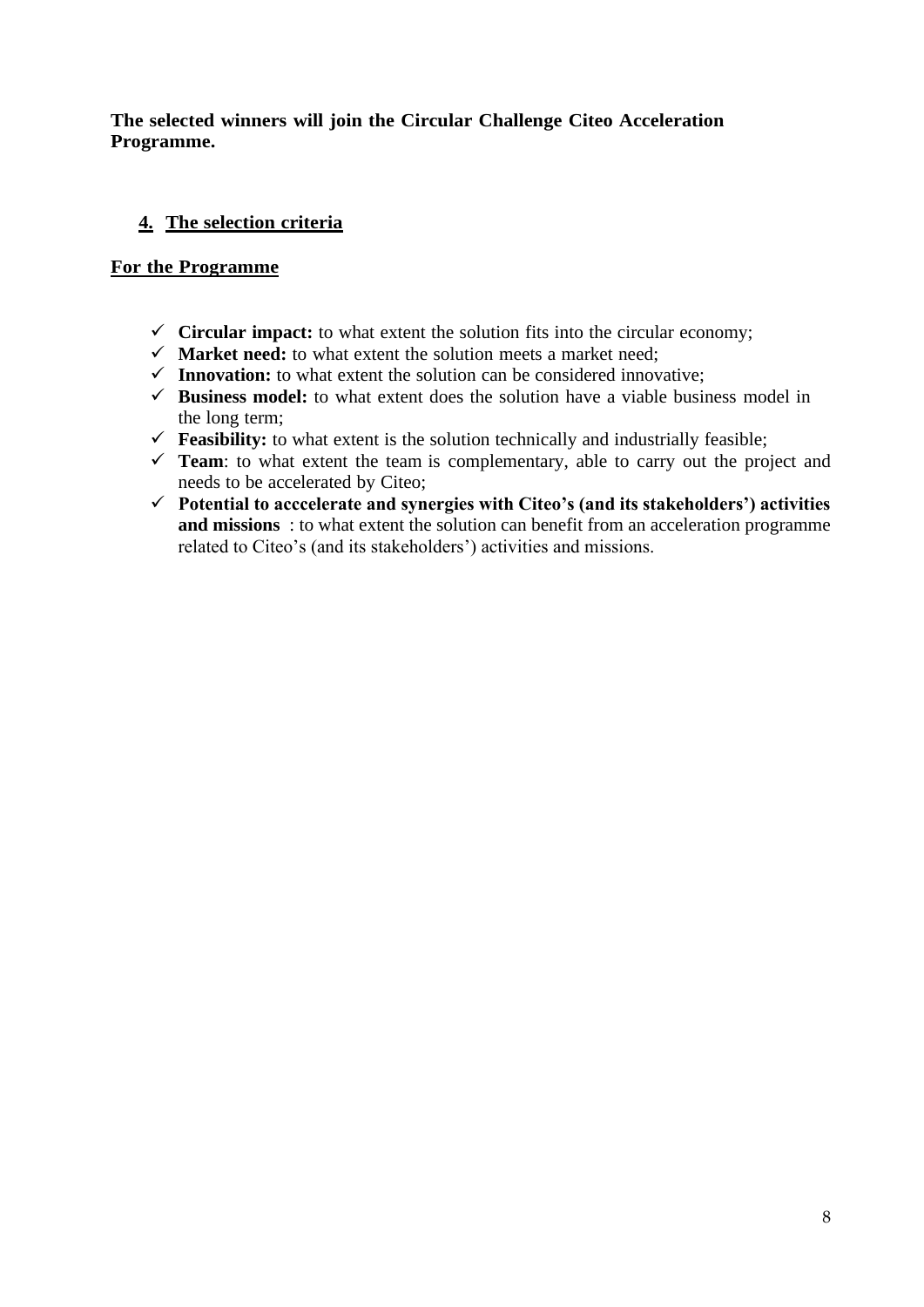## **Each Project will be studied with regard to the criteria mentioned above.**

### **5. Benefits granted within the Programme and the Citeo Customer Prize,**

#### **Programme winners**

#### **The winners selected in the Programme will benefit from:**

 $\checkmark$  A financial endowment of 15,000 euros to ensure the growth of the Project;

This grant will be paid as follows: 5,000 euros in January 2023, 5,000 euros at the beginning of August 2023 and 5,000 euros at the end of the Programme.

 $\checkmark$  An endowment in support (estimated at 15,000 euros), composed as follows: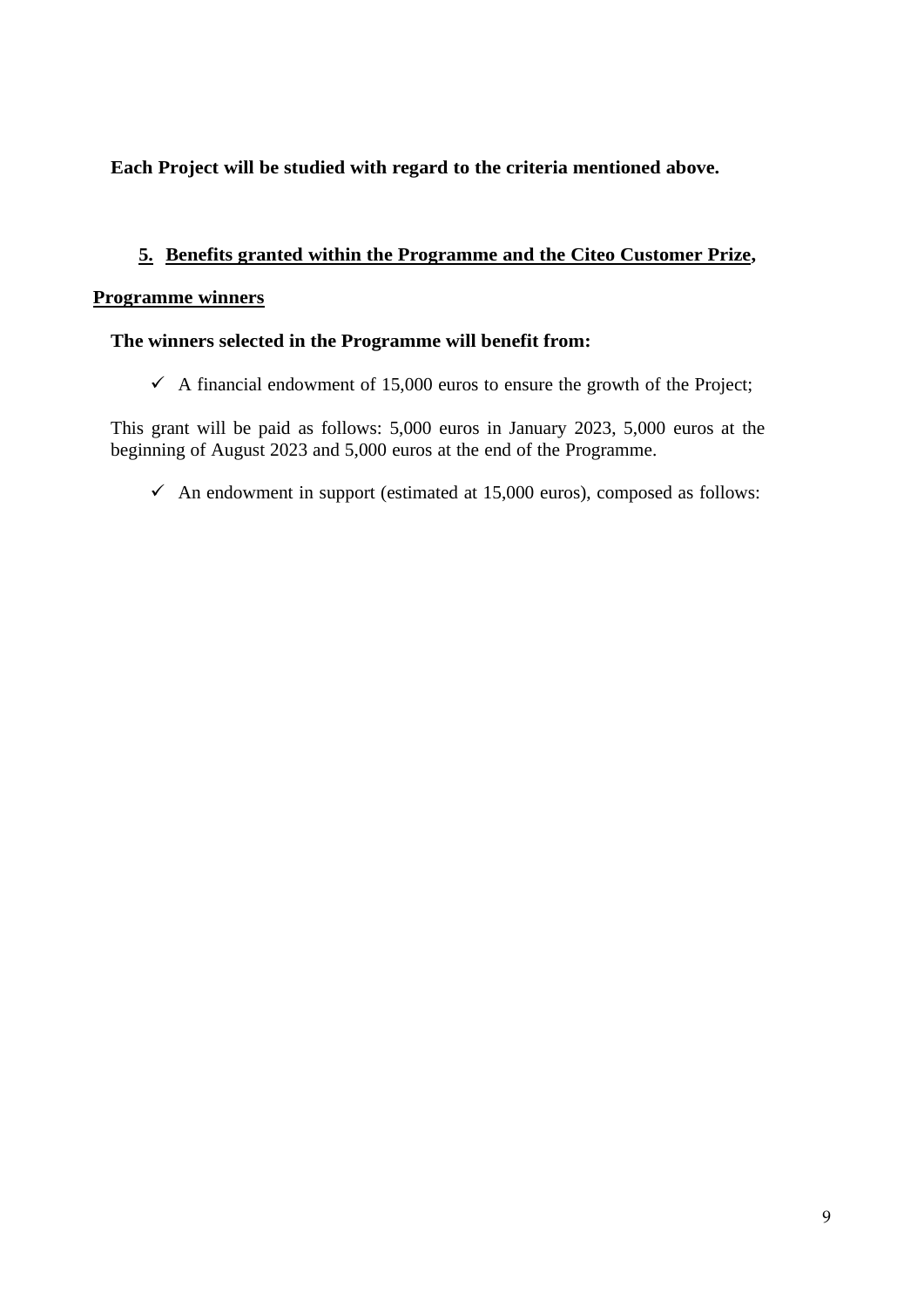- Personalized and customized support by Citeo experts and external experts throughout the duration of the Programme;
- 3 days of collective workshop with an internal Citeo coach;
- 2 peer coaching sessions on common issues;
- $\checkmark$  Regular speed meetings with customers federations stakeholders;
- $\checkmark$  At least one (1) meeting with one or more investment funds;
- $\checkmark$  Visibility on social networks, media...;
- $\checkmark$  Event visibility;
- $\checkmark$  Visibility through content production.

In addition, depending on the partnership opportunities that arise, Citeo may, if necessary, propose experimental projects to the Winners (without this provision representing a guarantee in this respect).

### **6. Commitments on the part of the Programme Winners**

The Winners selected at the end of the Final Selection Committee, in order to benefit from the Programme, must comply with the following requirements.

Any Winner who does not fulfill his or her obligations under the Programme may be permanently excluded and will lose the benefits to which he or she would be entitled (in particular, the financial grant).

In this regard, the Winners must:

-Attend the bilateral and collective meetings scheduled in the Programme (about 12 in total)

-Make meetings (about 5) with their peers and the former winners of the Circular Challenge Citeo network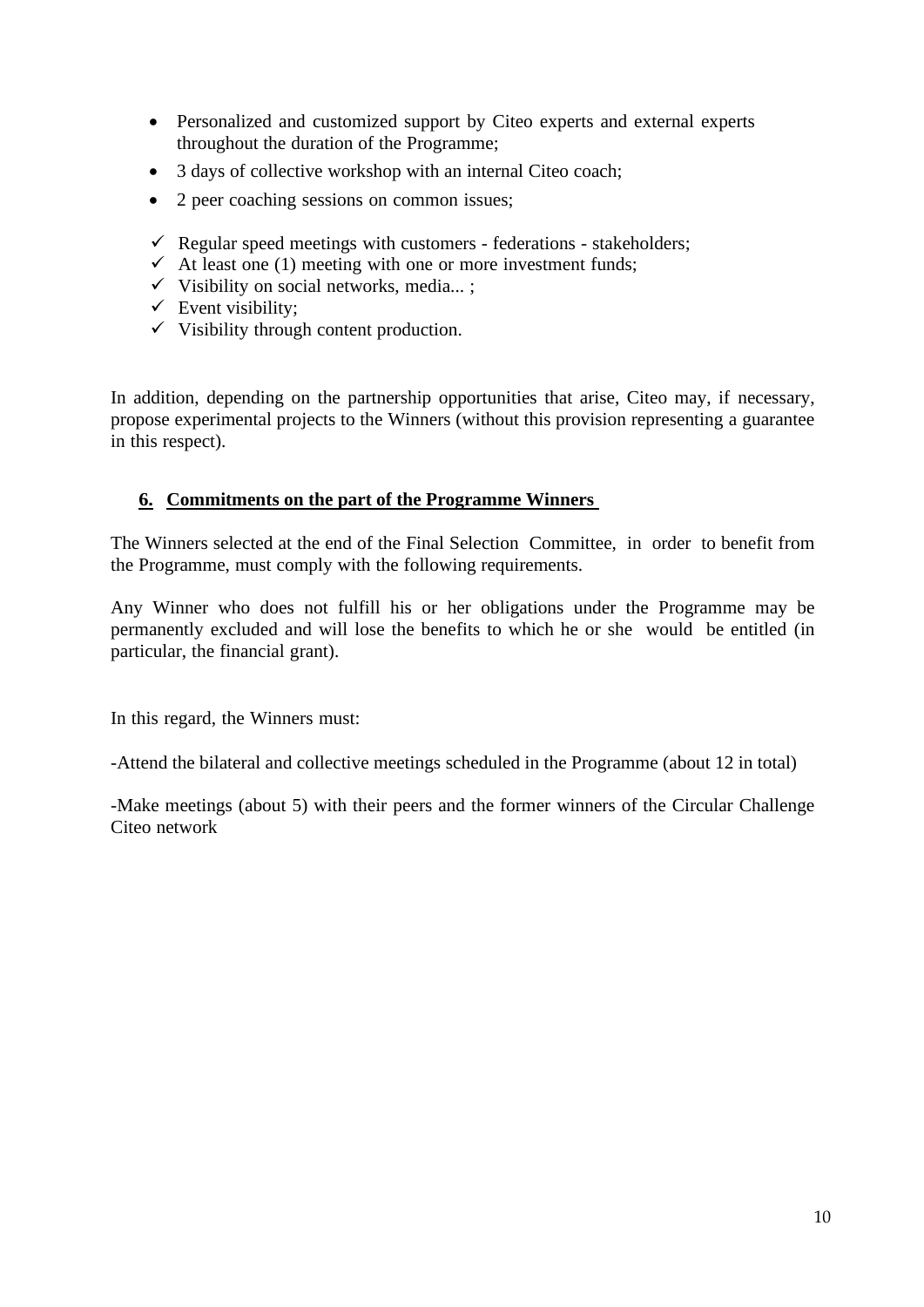-Report the following information to Citeo on a quarterly basis:

- Main business news,
- Commercial agreements/partnership agreements... (in particular with marketers and/or with other Circular Challenge Citeo start-ups),
- Fund raising activities,
- Impact indicators: environmental, social, governance... (grid transmitted by Citeo),
- Spin-off projects,
- R&D and experimentation projects
- ...

-Add the logo "Accelerated by Circular Challenge Citeo" on its communication supports, institutional presentation, customer presentation, website...during the whole duration of the Program.

# **7. Intellectual Property**

It is understood that the Participants and their possible beneficiaries (including any potential partners with whom they may have contracted at the end of the Programme) retain full intellectual property rights over their Projects and any results that the latter may have generated before or after the Competition.

The purpose of this Programme is in no way to transfer these rights in whole or inpart or to license these rights to the Organizer or its Partners.

In case of an invention that is protectable within the framework of industrial and commercial property, the Participant and his possible beneficiaries (including any partners with whom he may have contracted after the Program), will have exclusive entitlement to file a patent or any other industrial and commercial property title.

The Organizer and Committee members undertake to refrain from claiming any intellectual property rights with respect to the Projects and their results.

Each Participant shall be the sole judge of the desirability and modalities of protecting Confidential Information by claiming such rights.

## **8. Confidentiality of information**

All information provided by the Participants to the Organizer as part of the Programme remains their property.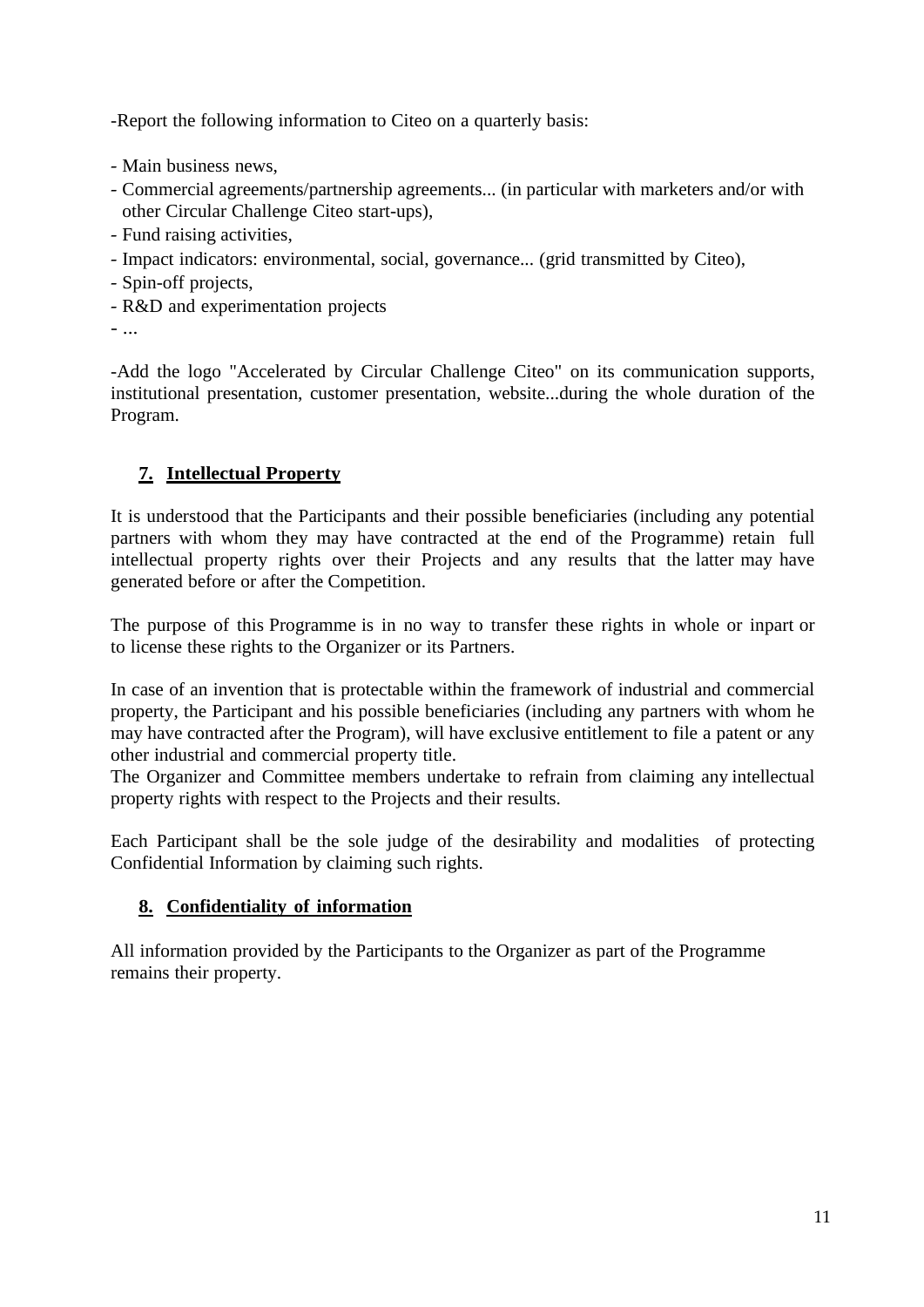### **Participants must indicate to the Organizer which information is confidential or is a commercial or industrial secret.**

The Organizer undertakes not to divulge this information except to its partners and subcontractors for whom the said information is necessary for the organization ofthe Programme.

However, the Participants allow the Organizer and its subcontractors, if applicable,to use, reproduce and communicate to the public, third parties (customers, partners, general public...) and to its supervisory bodies (the Ministry of the Environment, in particular) as well as to its auditors:

- $\checkmark$  all general information concerning the Participants of the Programme (address, size of the company, sector of activity, type of activity, names of Participant'semployees involved in the Program logo, name, brands, etc.);
- $\checkmark$  the identity of Participants;
- $\checkmark$  the titles of finalist Projects;
- $\checkmark$  photographs and speeches from the meetings, Bootcamp and Programme Committees;
- $\checkmark$  information that has not been identified as confidential or a commercial orindustrial secret.

The use, reproduction and communication of the elements listed above can be in the form of both printed-paper documents and digital format. This includes, for example, all documents and communication materials relating to the Programme, the activity report of the Organizer, publications on the Organizer's website or on the Platform, etc.

These elements can also be used and communicated by spoken word.

In addition, the Participant authorizes the Organizer, its subcontractors, service providers and partners to use all data relating to the Project in order to set up the Programme and to proceed, in particular, to the holding of the Committees.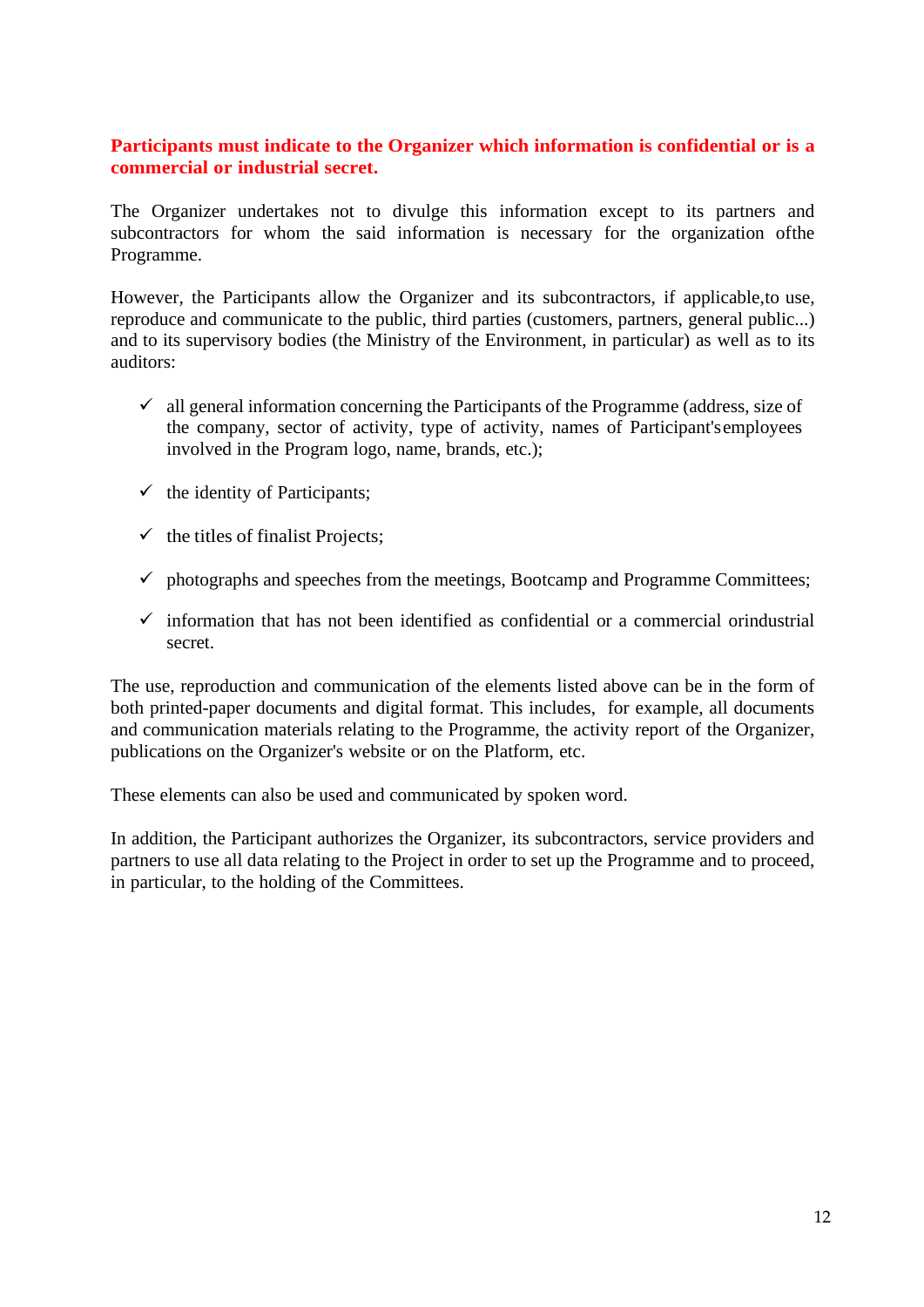# **9. Responsibility**

It is expressly understood that the Organizer has undertaken to introduce the Programme in the context of its mission as an official eco-organization.

It should be recalled that the Organizer is a non-profit company.

The Organizer declines all responsibility for any consequences of any meetings, and/or partnerships that may ensue between the Participants (including the winner(s)) and potential investors, partners, co-contractors, third parties, etc. with whom the Participants may collaborate during or following the completion of the Programme).

Moreover, in the context of the grants, the Organizer's role is limited to introducing the winner (s) to potentially interested partners. The Organizer will not be part ofany relationship / collaboration that may ensue and in no way guarantees to the winners a positive outcome with respect to this relationship.

In other words, the Organizer declines all responsibility in the event that the introduction fails to lead to collaboration or funding of the winners by the partners to whom the former have been introduced.

To this end, Participants waive the right to incur the liability of the Organizer (and any subcontractors, service providers and partners) and waive any recourse against the Organizer (and potential subcontractors, service providers and partners) for any damage or loss of opportunity they may suffer as a result of their participation in the present Programme.

Furthermore, the Organizer's liability cannot be incurred in the event of force majeure as defined by Article 1218 of the Civil Code and case law, or in the case of any event beyond its control that may disrupt or prevent the smooth running of the Programme in any way whatsoever.

The Organizer cannot be held responsible for any delays, losses, theft, or damage to mail, or illegible postmarks caused by postal service.

The Organizer also declines all responsibility and no recourse can be brought against it in the event that force majeure (strikes, bad weather, etc.) should partially ortotally prevent Participants from taking part in the Competition and / or the winner(s) from benefitting from his/her/their prize(s).